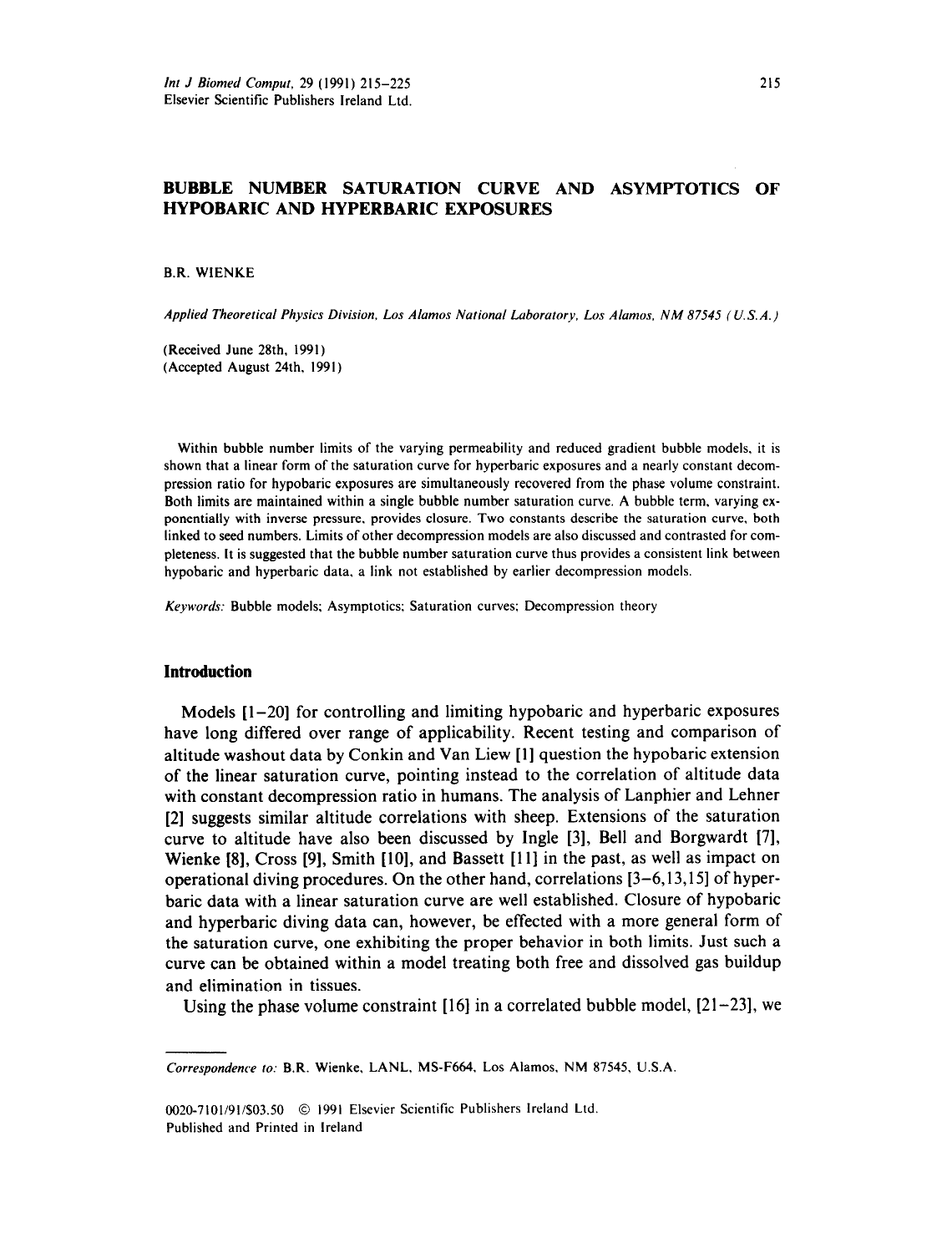have deduced a saturation curve of the form,  $M = [\zeta + 1 - \exp(-\zeta/P)]P$ , for the tissue tensions, *M*, at absolute pressures, *P*, and with  $\zeta$  and  $\xi$  bubtle constants. In the hypobaric limit, as  $P \to 0$ , then  $M \to 0$ , while in the hyperbaric limit, as  $P \to \infty$ , then  $M \rightarrow \zeta P + \xi$ . Corresponding tissue ratios,  $R = M/P$ , are bounded for all pressures. In the hypobaric limit, as  $P \rightarrow 0$ , then  $R \rightarrow \zeta + 1$ , while in the hyperbaric limit, as  $P \to \infty$ , then  $R \to \zeta$ . Thus, a linear form of the saturation curve is recovered for hyperbaric exposures, while a nearly constant decompression ratio is preserved for hypobaric exposures.

Such a general form derives from bubble models, depending crucially on a coupled treatment of both dissolved and free phase gases. Here, we only recount the essential features of the derivation. For convenience, absolute units are employed in analysis, that is, both depth and pressure are measured in feet-of-sea-water (fsw). To convert to nitrogen partial pressure units in tissue quantities such as tension, M, ratio, *R,*  and gradient, G, simple multiplication by the nitrogen mole fraction, 0.79, is appropriate.

### **Bubble Number and Phase Constraints**

Both the varying permeability model [21-231 (VPM) and reduced gradient bubble model [19,20] (RGBM) employ the phase volume constraint [16], but in an integral form. These bubble models assume that the time integrated product of permissible bubble number times supersaturation gradient must remain below some critical limit point, the separated phase volume,

$$
\int_{\ell=0}^{\infty} n G dt \leq \omega V \tag{1}
$$

with  $n$  the permissible bubble number,  $G$  the supersaturation gradient (difference between supersaturated tissue tension and ambient pressure),  $t$  the time,  $V$  the separated phase limit, and  $\omega$  a proportionality constant. Thus, both the bubble number and the supersaturation gradient driving growth are limited by the constraint. This model approach has been applied to both bounce and saturation data [18], and extended to repetitive diving [20], and has proven to be a viable concept in decompression modeling and data correlation.

Experiments [21-231 also suggest that the number density of bubble seeds in aqueous media is exponential in seed radius. The number of bubble seeds excited into growth upon decompression depends directly on bubble radius and inversely on the pressure. Stated another way, bubble excitation radius varies inversely with absolute pressure. Corresponding analyses [18,201 then suggest that the permissible bubble number, n, excited by compression-decompression from absolute pressure, *P,*  back to reference or surface pressure, satisfies the inverse exponential relationship,

$$
n = \zeta - \eta \exp(-\xi/P) \tag{2}
$$

with  $\zeta$ ,  $\eta$  and  $\xi$  bubble constants. The tissue gradient, G, satisfying the phase con-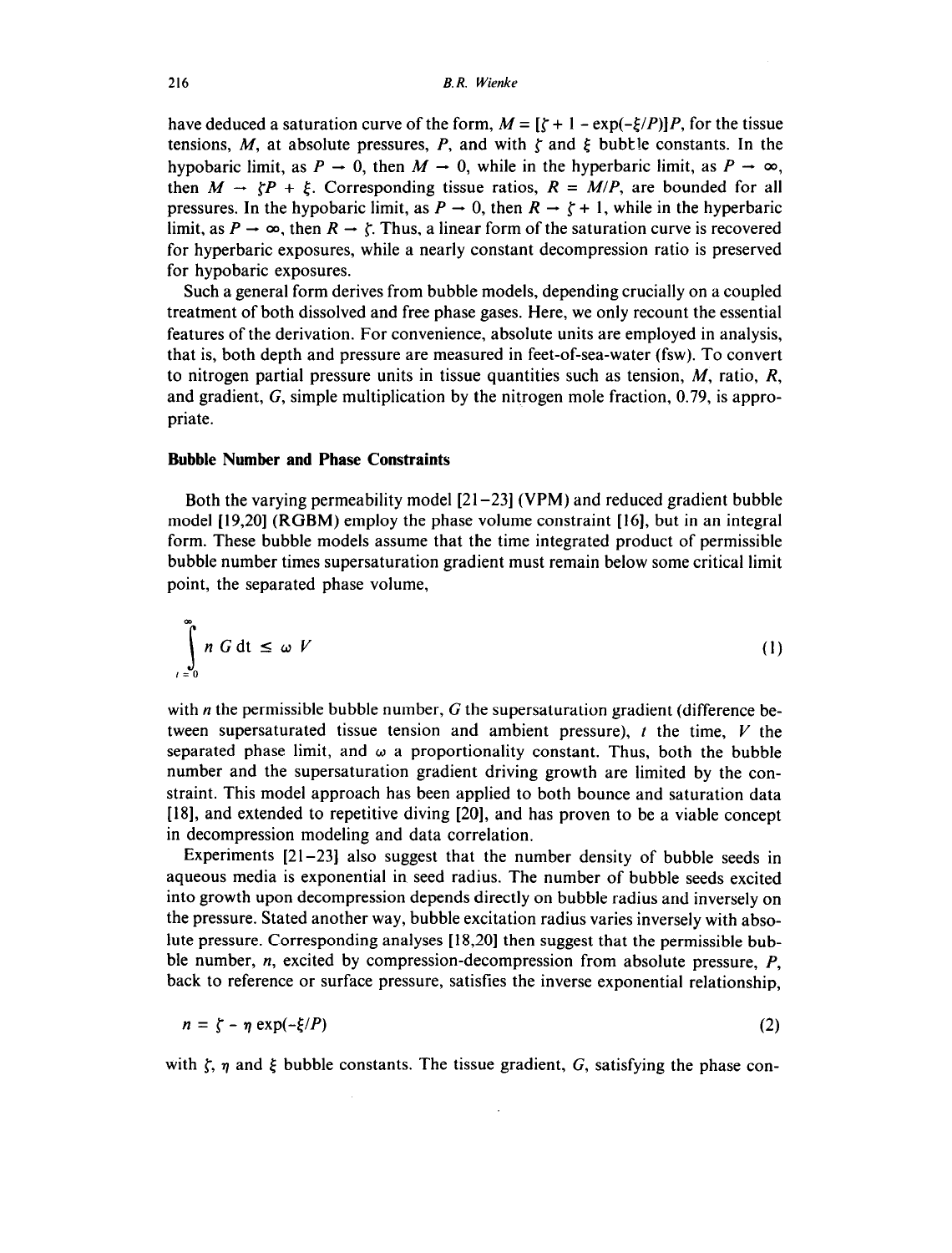straint above ultimately takes the form, for saturation exposures,

$$
G = \left[\zeta - \exp(-\xi/P)\right]P\tag{3}
$$

assuming a constant ascent rate, fixed permissible bubble number at saturation, and  $\eta = 1$  as the simplest case. The critical gradient, G, or tissue overpressure, certainly approaches zero as ambient pressure approaches zero, and approaches infinity as ambient pressure approaches infinity. By itself, the exponential term approaches zero as ambient pressure approaches zero and one as ambient pressure approaches infinity. Or, for small *P, we* note,

$$
\exp(-\xi/P) \rightarrow 0
$$

while, for large *P,* 

 $exp(-\xi/P) \to 1 - \xi/P$ 

ultimately providing a means to recover the linear representation of the saturation curve for hyperbaric exposures. The corresponding critical tension, M, and critical ratio, *R,* in the same picture, are given by

$$
M = G + P = [\zeta + 1 - \exp(-\xi/P)]P
$$
 (4)

and

$$
R = M/P = \zeta + 1 - \exp(-\xi/P)
$$
 (5)

Typical parameter ranges for  $\xi$  and  $\zeta$ , as detailed below, include

6.5 fsw  $\le \xi \le 14.4$  fsw 1.28 fsw  $\le \zeta \le 1.45$  fsw

Before considering further analysis of limiting forms, it is first worthwhile to point out that *M, G* and *R* are bounded for all values of *P,* that *M* and G approach straight lines for large *P,* bend through the origin for small *P,* and that *R* actually varies slightly over *P,* as implied in the above relationships. Taking a lower bubble surface tension limit of 8.3 fsw, a practical range of absolute pressures for  $(3)$ ,  $(4)$  and  $(5)$  is

5.2 fsw  $\leq P \leq \infty$ 

a constraint which has only minimal impact on the asymptotics discussed next.

## **Bubble Number Saturation Limits and Curves**

The expressions given above have relatively simple asymptotic behavior. Limiting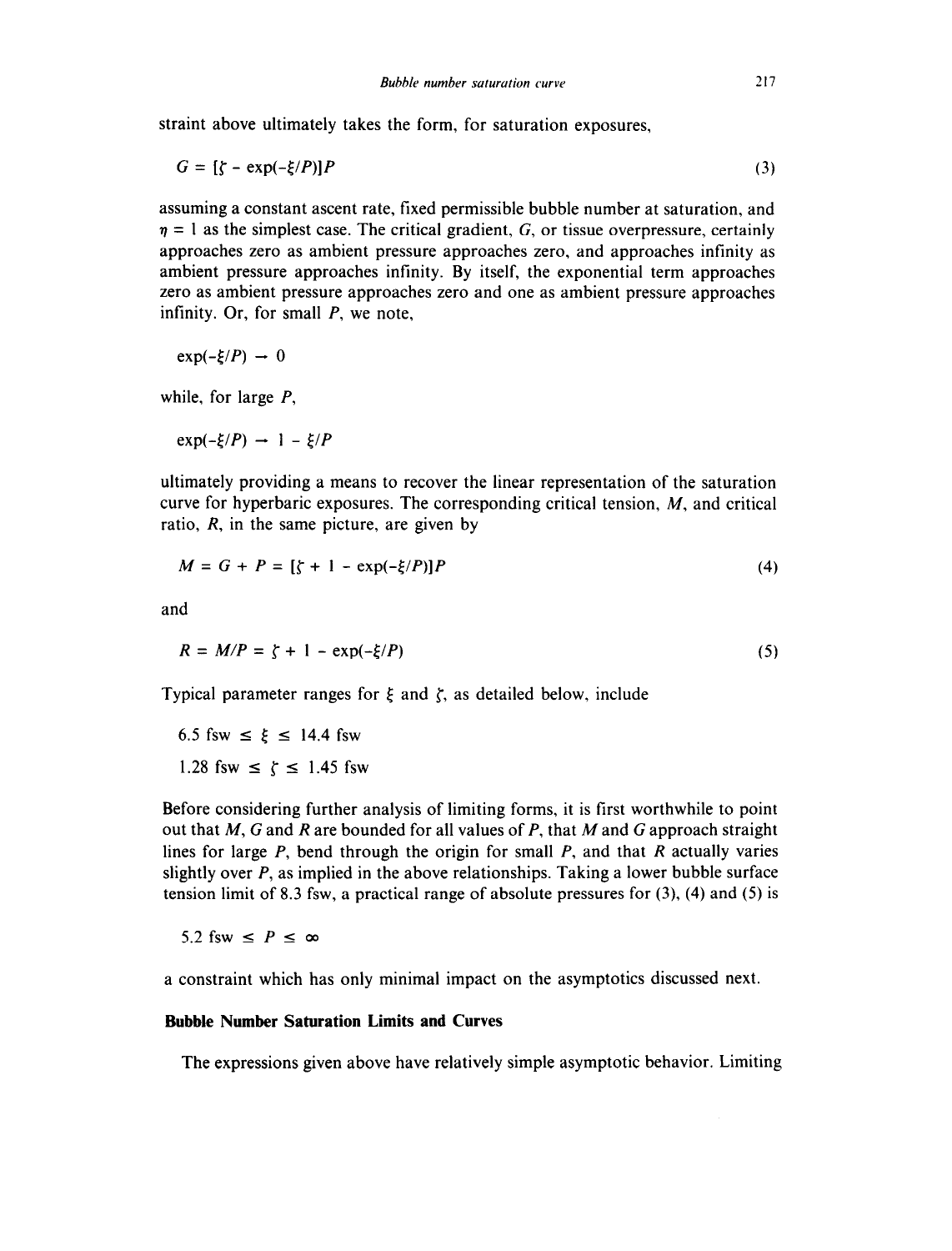#### **218 B.** *R. Wienke*

forms appear consistent with fits to the hyperbaric and hypobaric saturation data. In the hypobaric limit of small *P,* a near constant *R* is recovered, while in the hyperbaric limit of large *P,* a linear M is recovered. This can be seen in the following way.

Consider the hypobaric limit first. As  $P - 0$ , then  $exp(-\xi/P) \rightarrow 0$  faster than  $P \rightarrow 0$ , and therefore,

$$
M \rightarrow (\zeta + 1)P
$$

$$
G \rightarrow \zeta P
$$

$$
R \rightarrow \zeta + 1
$$

Quite obviously, M and G approach zero, while *R* remains nearly constant, in this limit. But, in the hyperbaric limit, as  $P \to \infty$ , then  $exp(-\xi/P) \to 1 - \xi/P$  at roughly the same rate as *P, so* that

$$
M \to (\zeta + 1 - 1 + \xi/P)P \to \zeta P + \xi
$$
  
\n
$$
G \to (\zeta - 1 + \xi/P)P \to (\zeta - 1)P + \xi
$$
  
\n
$$
R \to \zeta
$$

At this limit, *M* and G increase linearly with pressure, and *R* remains nearly constant.

Turning to estimation of  $\xi$  and  $\zeta$ , there are reference points at the two pressure extremes. For comparison of parameter ranges, it is instructive to first estimate  $\xi$  and  $\zeta$  over hyperbaric and hypobaric data, each individually, and then estimate  $\xi$  and  $\zeta$  over both regions. Sea-level pressure,  $P = 33$  fsw, serves to separate the two regions. The range of  $\xi$  and  $\zeta$ , over the three cases, is seen to be compact as follows.

## *Hyperbaric estimation of*  $\xi$  *and*  $\zeta$

Air saturation data for hyperbaric exposures is plentiful, with important parameterizations of *M* as a function of *P* discussed shortly. Taking permissible tensions,  $M = 54$ , 97, 140 fsw at absolute pressures,  $P = 33$ , 66, 99 fsw, we obtain

 $\xi = 14.4$  fsw  $\zeta = 1.28$ 

*Hypobaric estimation of*  $\xi$  *and*  $\zeta$ 

Following Conkin and Van Liew [l] in suggesting an aerial bends threshold at 13 000 ft, that is,  $M = 33$  fsw at  $P = 20$  fsw, and also taking critical tensions,  $M =$ 13.5, 54 fsw at absolute pressures,  $P = 5.2$ , 33 fsw yields

 $\xi = 6.55$  fsw  $\zeta = 1.45$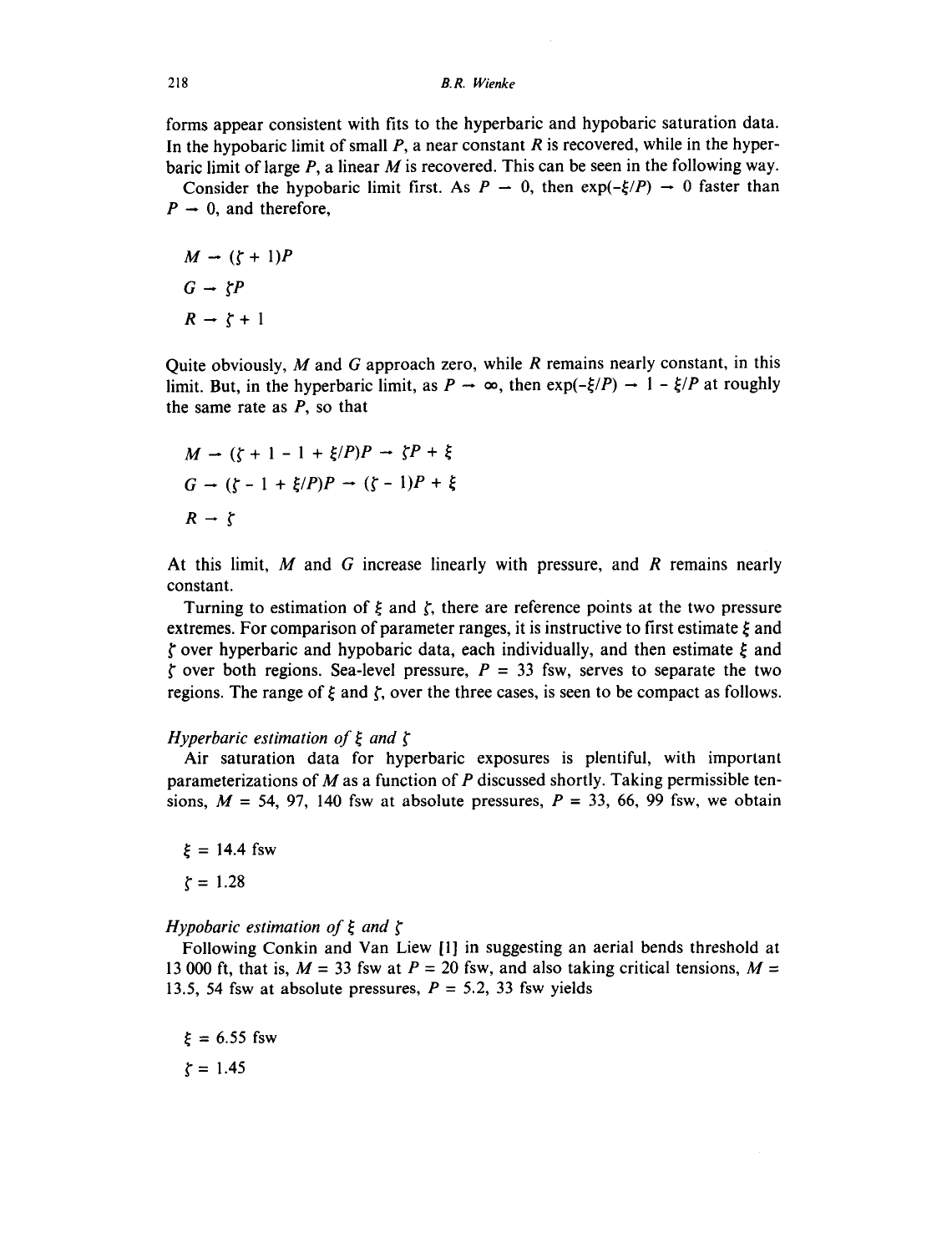*Hyperbaric-hypobaric estimation of ξ and ζ* 

Including all five data points from both of the above cases, we find

 $\xi = 11.27$  fsw  $\zeta = 1.31$ 

This parametrization weighs both hypobaric and hyperbaric data equally. In principle,  $\xi$  and  $\zeta$  could be fitted to any set of exposure data.

Fits in the hypobaric, hyperbaric and hypobaric-hyperbaric regimes exhibit consistency in  $\xi$  and  $\zeta$  corroborating the functional form of the curve. Figures 1, 2 and 3 depict tissue *M, G* and *R* over pressure range, 5.2 fsw  $\leq P \leq 66$  fsw, employing Eqns. (3), (4) and (5), taking  $\xi = 11.27$  fsw and  $\zeta = 1.31$ . The asymptotic behavior described above is clearly visible, that is, linear *M* and G for large *P,* exponential dropoff of *M* and G through the origin for small *P,* and slight variation of *R* over *P.* 

## **Other Model Comparisons**

Saturation curves for various models exhibit different forms in the large and small ambient pressure limits. Employing absolute units of pressure and depth in fsw, denoting critical tissue tensions, *M,* critical gradients, G, and critical decompression



Fig. 1. Bubble number saturation curve for tissue tensions. The permissible tissue tension, M, satisfies the relationship (fsw),  $M = [2.31 - exp(-11.3/P)]P$ , for P, the pressure. Pressure units are absolute. For large P the curve approaches a straight line, while for small P the curve falls off rapidly, passing through the origin.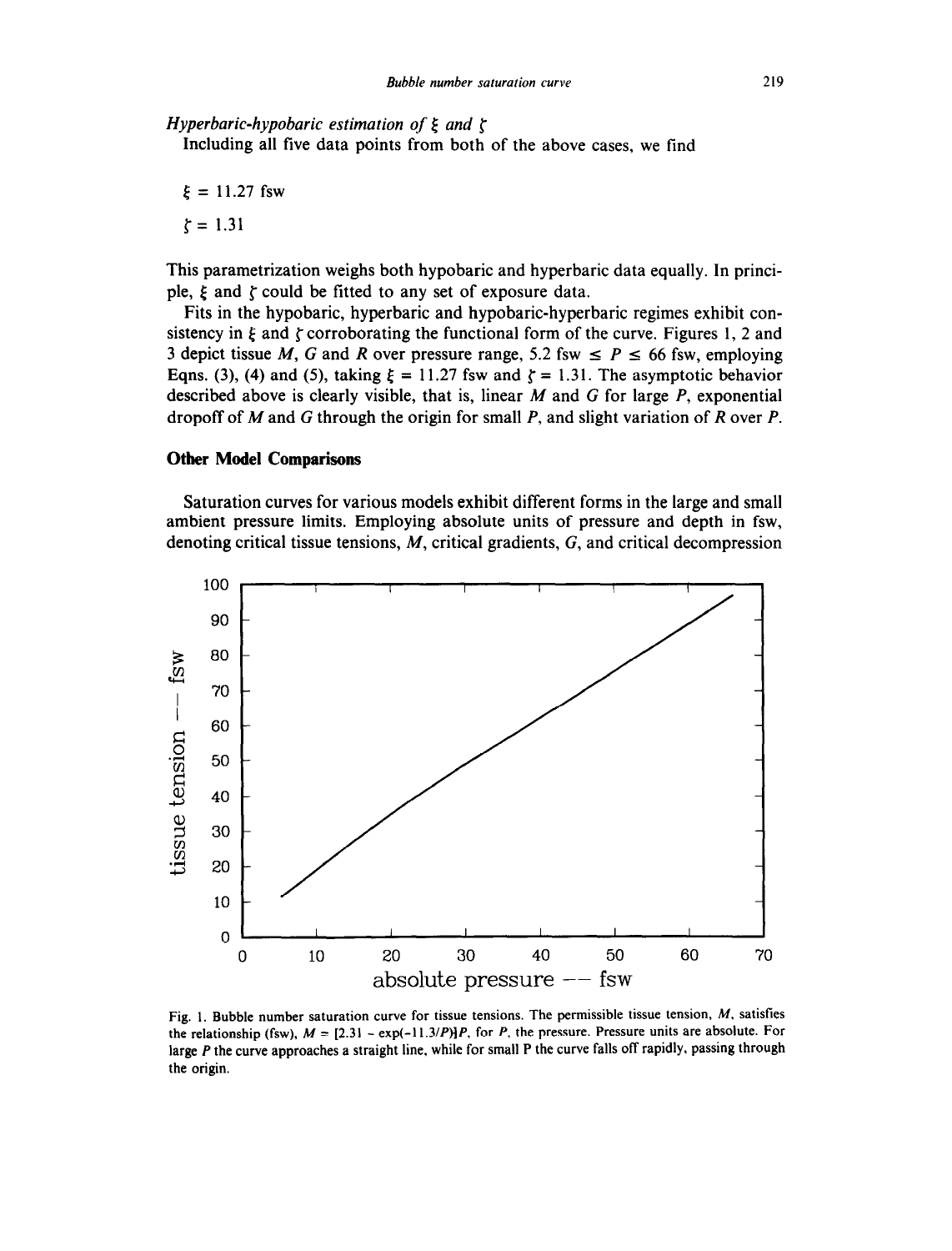

Fig. *2.* Bubble number saturation curve for tissue gradients. In analogy with the tension. the tissue gradient, G, exhibits similar asymptotic behavior. The permissible gradient, G, satisfies (fsw),  $G = [1.31$ exp(-I l.3/P)]P, approximating a straight line for large P, and curving through the origin as *P* becomes small. Pressure units are absolute.



Fig. 3. Bubble number saturation curve for tissue ratios. The tissue ratio, *R,* approaches a constant value in both the large and small P limit,  $R = 2.31 - \exp(-11.3/P)$ , that is, 2.31 for small P and 1.31 for large *P*, with pressure units (fsw) absolute as before.

220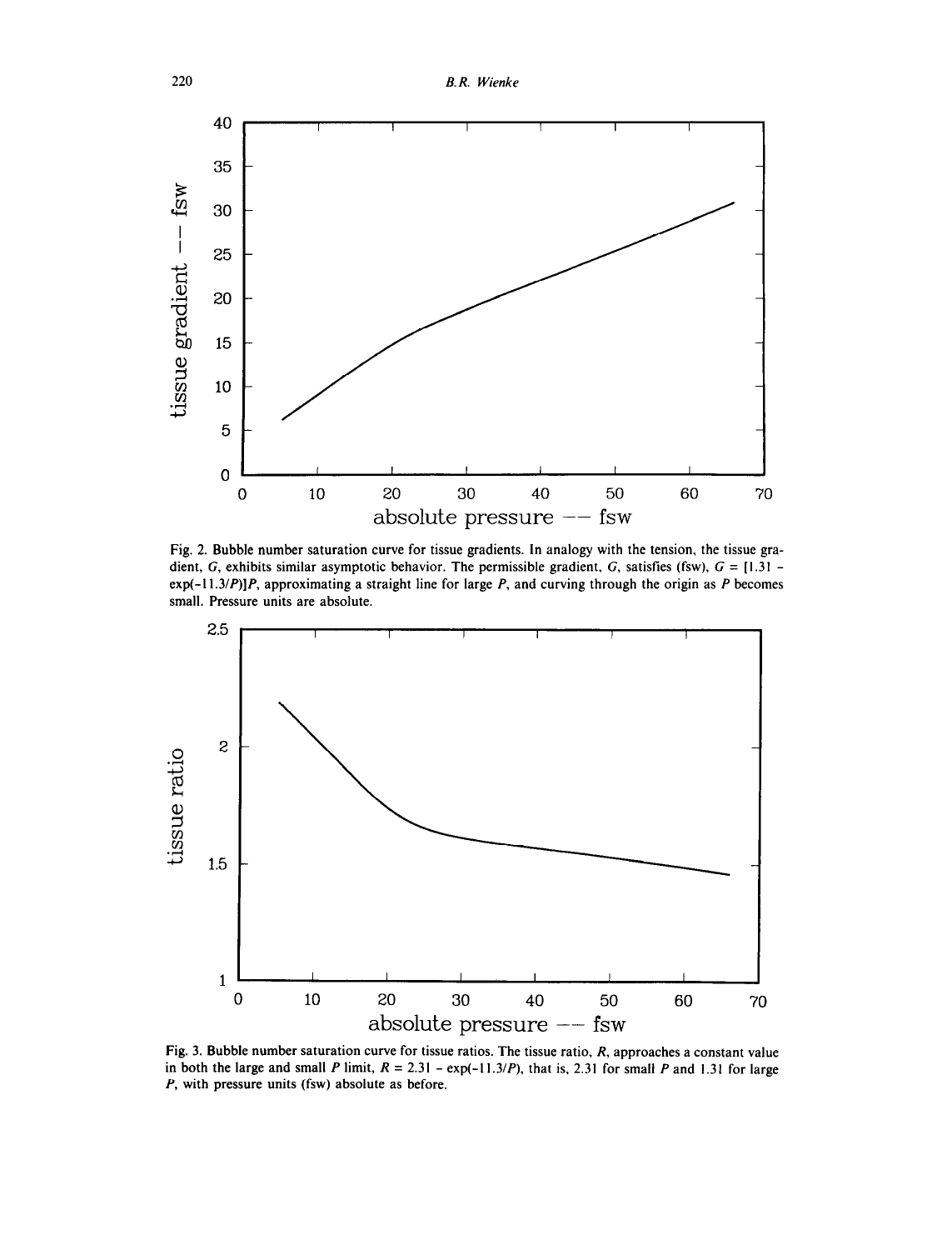ratios, *R*, at absolute pressure, *P*, with  $G = M - P$  and  $R = M/P$ , as before, it is illuminating to compare other models at opposite pressure extremes. Again, to convert to nitrogen partial pressure units, appropriate tissue pressures are multiplied by 0.79.

#### *Haldane fixed ratio limits*

Haldane's early experiments with goats suggest a fixed decompression ratio, that is, the critical ratio of tissue tension to ambient pressure in all compartments. The classical [3] saturation curve is thus linear with zero intercept, given by

$$
M = \chi P \tag{6}
$$

or equivalently,

$$
G = (\chi - 1)P \tag{7}
$$

$$
R = \chi \tag{8}
$$

Ranges of  $\chi$  include

$$
1.5 \leq \chi \leq 3.5
$$

According to Haldane,  $x = 2$ , of course, but other values have been employed in diving applications.

The hypobaric limit is simple. As  $P \to 0$ , then  $M \to 0$ ,  $G \to 0$  and  $R = \chi$ . All critical parameters are thus bounded in the fixed ratio model. The hyperbaric limit, as  $P \rightarrow$  $\infty$ , requires  $M \to \chi P$ ,  $G \to (\chi - 1)P$  and  $R = \chi$ .

#### *Multi-tissue tension limits*

When extending the Haldane model to broader classes of exposures, critical tensions vary across tissue compartments, with the slowest tissue controlling saturation exposures. The multi-tissue [4-81 extension of the classical saturation curve is also linear, but with non-zero intercept, according to

$$
M = \alpha P + \beta \tag{9}
$$

or

$$
G = (\alpha - 1)P + \beta \tag{10}
$$

$$
R = \alpha + \beta / P \tag{11}
$$

Typical ranges of  $\alpha$  and  $\beta$  in the slow compartments,  $120 \le \tau \le 720$  min, are

 $1.30 \le \alpha \le 1.40$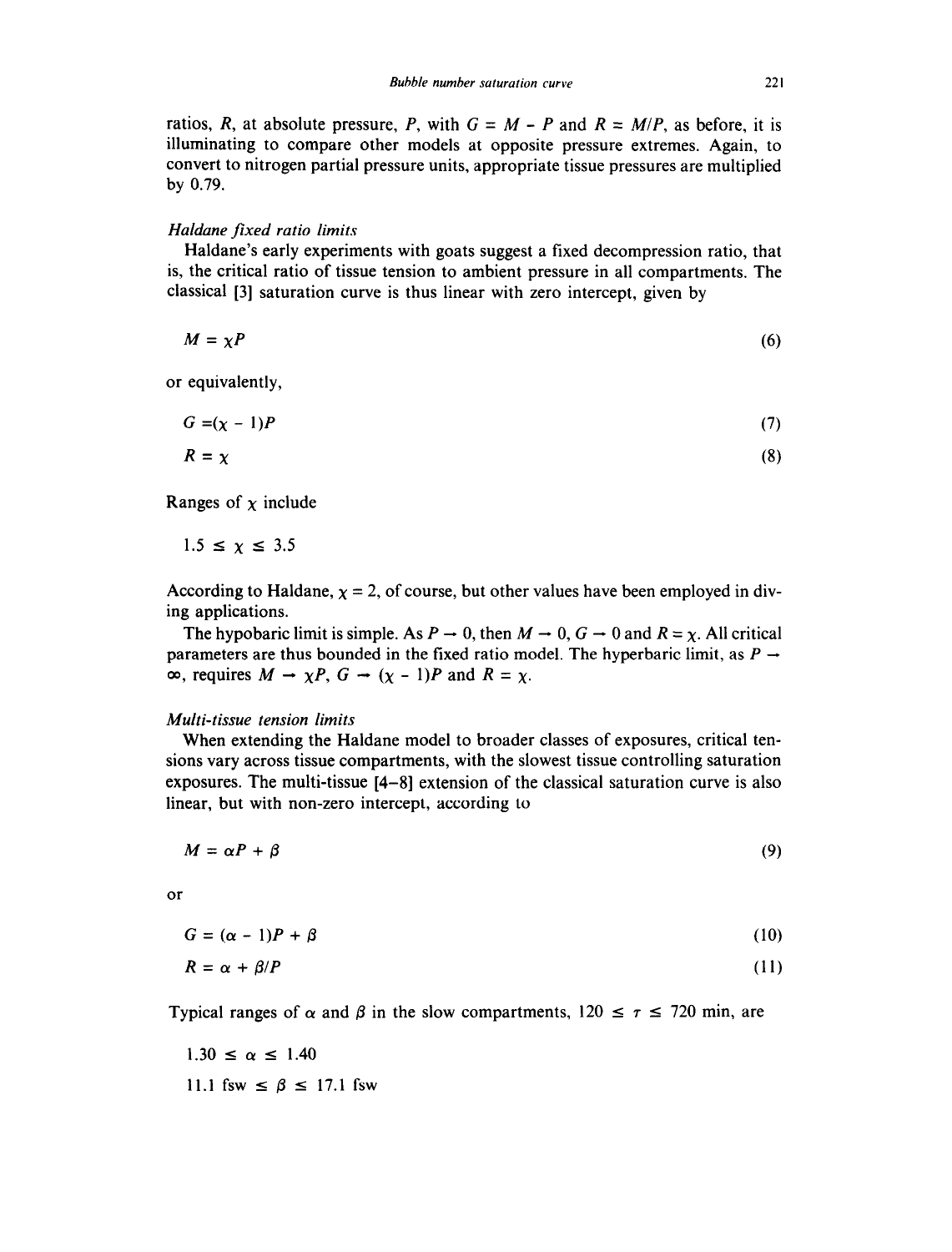# *222 B. R. Wienke*

Corresponding limits, as  $P \to 0$ , require  $M \to \beta$ ,  $G \to \beta$  and  $R \to \infty$ . The ratio, *R,* is thus not bounded for hypobaric exposures in the multi-tissue model. At increasing pressure, as  $P \to \infty$ , then  $M \to \alpha P$ ,  $G \to (\alpha - 1)P$ , while  $R \to \alpha$ . The hyperbaric behavior of the multi-tissue model parallels the fixed ratio model, but with different parameter values.

## *Altitude similarity limits*

Holding the sea-level decompression ratios constant at altitude induces an exponential scaling of critical tensions and gradients, rendering altitude excursions similar to hyperbaric exposures. The similarity  $[8-11]$  saturation curve is linearexponential with zero intercept, that is, it is broken up into two pieces. For  $P > 33$ fsw,

$$
M = \alpha P + \beta \tag{12}
$$

with

$$
G = (\alpha - 1)P + \beta \tag{13}
$$

$$
R = \alpha + \beta / P \tag{14}
$$

while, for  $P \le 33$  fsw, and with convenient parameterization,  $P = 33 \exp(-\gamma z)$  for  $\gamma = 0.0000385$  ft<sup>-1</sup> and z the elevation in feet,

$$
M = [33\alpha + \beta] \exp(-\gamma z) \tag{15}
$$

and

$$
G = [33(\alpha - 1) + \beta] \exp(-\gamma z) \tag{16}
$$

$$
R = \alpha + \beta/33 \tag{17}
$$

Again,

 $1.30 \le \alpha \le 1.40$ 11.1 fsw  $\leq \beta \leq 17.1$  fsw

as noted in the multi-tissue model.

But, unlike the multi-tissue limits, as  $z \to \infty$ , then certainly  $P = 33 \exp(-\gamma z) \to$ 0, and  $M \to 0$ ,  $G \to 0$ , but  $R = \alpha + \beta/33$ . The similarity approach is also a fixed ratio at altitude, and thus bounded. In the hyperbaric limit, the similarity model approaches the same limits as the multi-tissue model.

## *Fixed gradient limits*

A fixed gradient serves as an alternative to a fixed ratio in single tissue models. The fixed gradient [8,12,13] saturation curve is thus linear with non-zero intercept,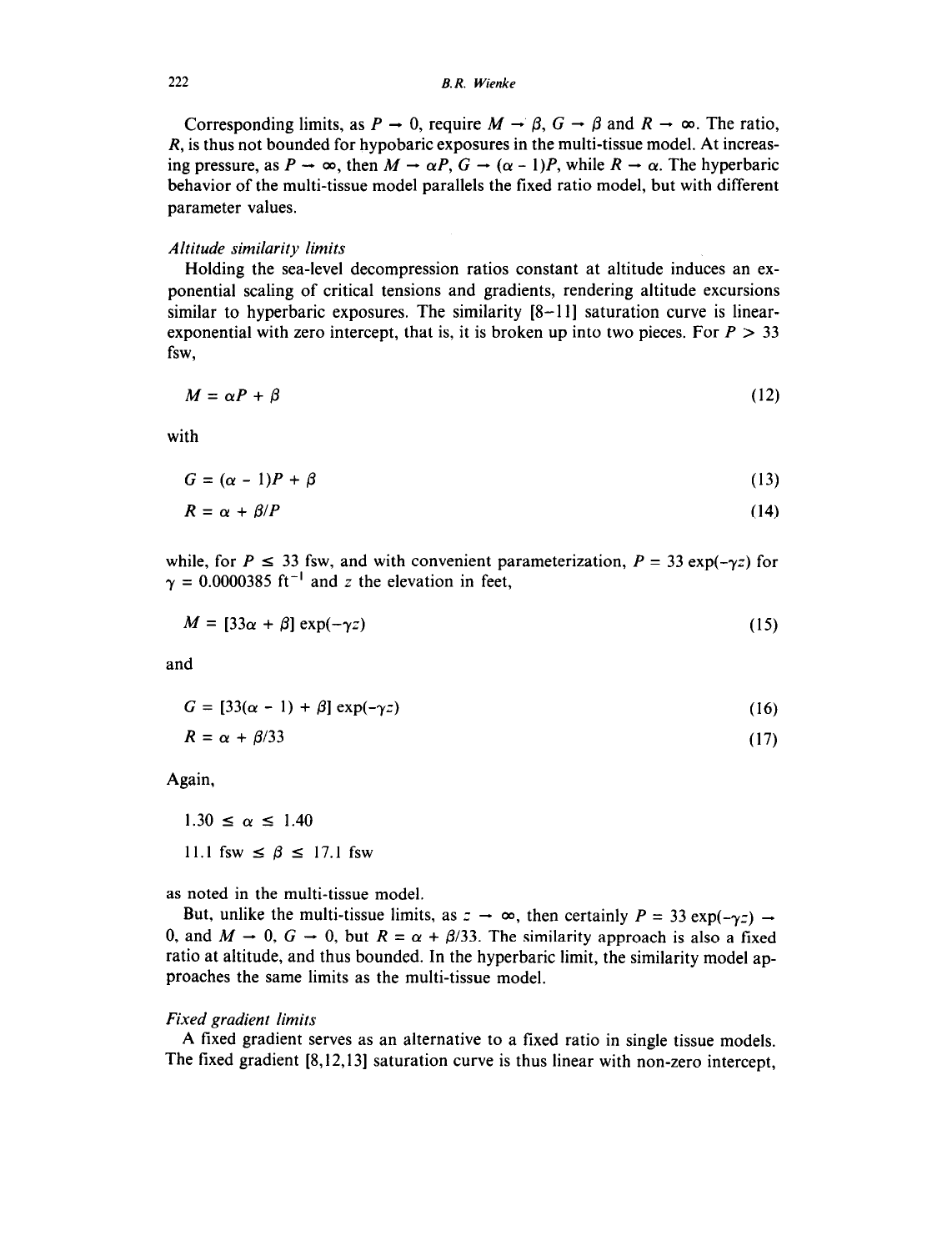$$
M = \delta + P \tag{18}
$$

or

$$
G = \delta \tag{19}
$$
  

$$
R = 1 + \delta/P \tag{20}
$$

The single gradient parameter, 
$$
\delta
$$
, ranges in applications,

18 fsw  $\leq \delta \leq 28$  fsw

As  $P \to 0$ , then  $M \to \delta$ ,  $G = \delta$ , while  $R \to \infty$ . As in the multi-tissue case, the ratio is not bounded for hypobaric exposures in the fixed gradient model. In the hyperbaric limit, as  $P \to \infty$ , then  $M \to P$ ,  $G = \delta$ , but  $R \to 1$ .

#### *Variable ratio limits*

Because the fixed gradient is often conservative for deep exposures and liberal for shallow exposures, a variable decompression ratio, depending on depth, is employed in diffusion models. Accordingly, the variable ratio [8,13,15] saturation curve is bilinear with zero intercept, that is,

$$
M = \frac{\nu P}{P + \mu} \tag{21}
$$

with

$$
G = \left[\frac{v}{P + \mu} - 1\right] P \tag{22}
$$

$$
R = \frac{v}{P + \mu} \tag{23}
$$

The variable rates parameters,  $\nu$  and  $\mu$ , have typical hyperbaric values,

890 fsw  $\leq v \leq 910$  fsw

395 fsw  $\leq \mu \leq 410$  fsw

The hypobaric limits, as  $P \to 0$ , are  $M \to 0$ ,  $G \to 0$ , and  $R \to \nu/\mu$ . In the variable ratio model, all critical parameters are well behaved and bounded at reduced pressure. However, in the hyperbaric limit, as  $P \to \infty$ , then  $M \to v$ ,  $G \to -P$  and  $R - 0$ . Thus at increasing pressure, the variable ratio model becomes unphysical.

#### *Separated phase volume limits*

In the thermodynamic model, the separated phase volume serves as the bends trigger point, linked to perfusion-diffusion gas exchange and tissue bulk modulus. The

*223*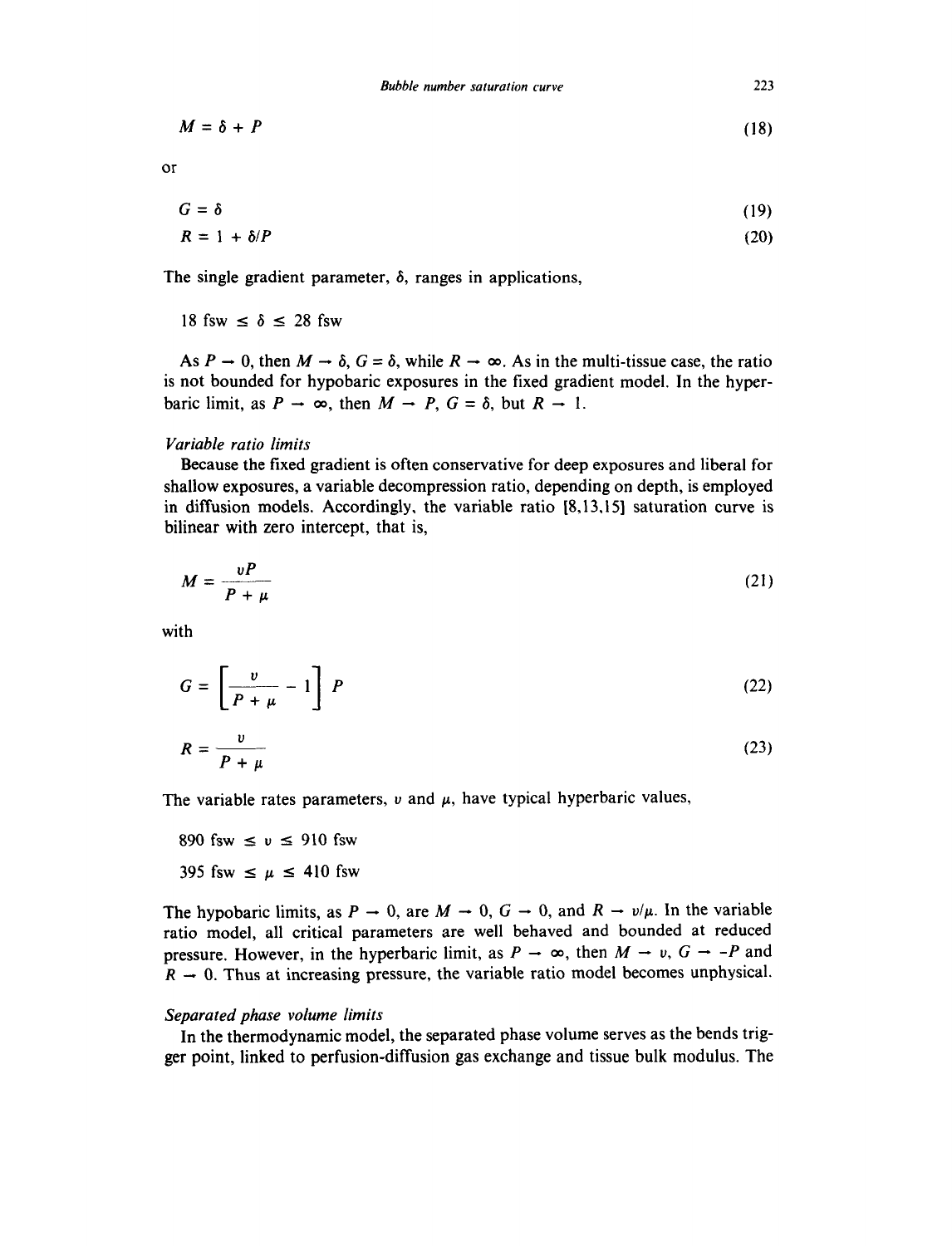phase volume [14-161 saturation curve is similarly linear with non-zero intercept,

$$
M = \kappa P + \lambda \tag{24}
$$

with

$$
G = (\kappa - 1)P + \lambda \tag{25}
$$

$$
R = \kappa + \lambda / P \tag{26}
$$

The phase volume parameters,  $\kappa$  and  $\lambda$ , range

 $1.36 \le \kappa \le 1.60$ 7.5 fsw  $\leq \lambda \leq 13.1$  fsw

Still, as  $P \to 0$ , limits parallel the multi-tissue case, that is,  $M \to \lambda$ ,  $G \to \lambda$  and *R*  $\rightarrow \infty$ . The ratio, as with other linear tension models, is not bounded for hypobaric exposures. In the hyperbaric case, as  $P \to \infty$ , then  $M \to \kappa P$ ,  $G \to (\kappa - 1)P$  and  $R \to \kappa$ .

To compare models and constants, it is useful to normalize curves to the same exposures in terms of basic parameters. Accordingly, taking the less conservative gradients,  $G = 16.5$ , 21 fsw at sea-level and at 18 000 ft elevation, that is,  $P = 16.5$ , 33 fsw, appropriate values of all constants can be generated. Corresponding tissue tensions and ratios similarly take the values,  $M = 33$ , 54 fsw and  $R = 2.00$ , 1.63. Accordingly, we find,

 $x \approx 1.64$  $\alpha = \kappa \approx 1.27$  $\beta = \lambda \approx 12$  fsw  $\delta \approx 21$  fsw  $v \approx 148.50$  fsw  $\mu \approx 57.75$  fsw  $\zeta \approx 1.40$  $\xi \approx 12.0$  fsw

as a normalized set for model comparisons.

## **Conclusions**

The varying permeability and reduced gradient bubble models, coupling dissolved and free gas buildup and elimination to the phase volume constraint, suggest saturation curves asymptotically consistent with both hypobaric and hyperbaric exposure